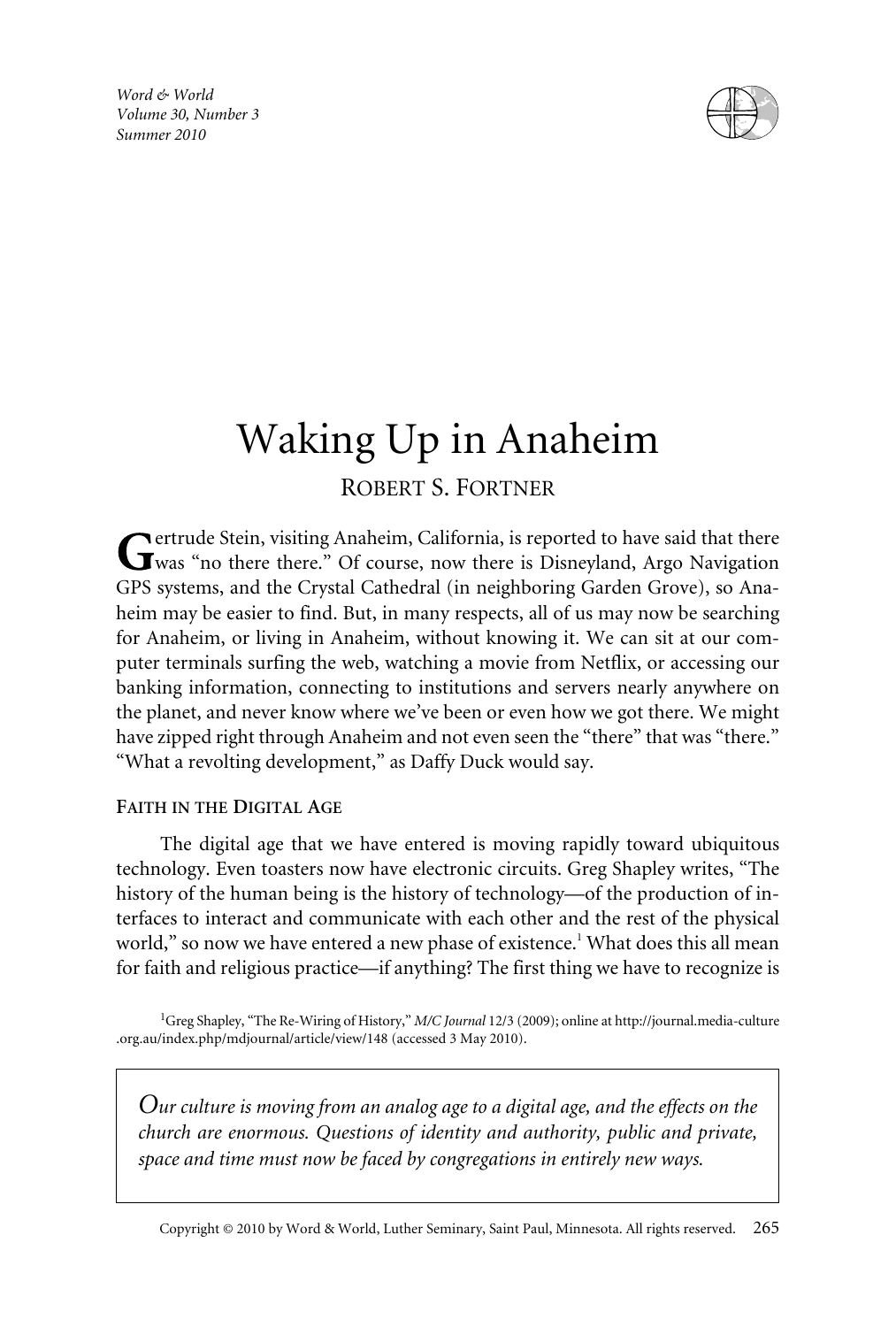that this is not merely another change in the long road of progress. Engagement with digital systems is fundamentally different than engaging analog systems. Let me provide a simple example. Imagine that you are in a conversation with a church member that is very personal and that has been going on for several minutes. It's a problem with her teenage daughter. She's explained the change in her relationship with her daughter and her daughter's new moodiness, the sudden spurts of anger, the refusal to do her homework, and so on. The mother is out of work and has no health insurance. She asks, "Is a psychiatrist worth what it will cost me?" Just as she asks the question, another parishioner, a divorcee, bursts into your office. Hearing the question, she blurts out: "My ex is a psychiatrist, and he's a worthless bum."

> *This is the direction of our current culture. Information is available in bursts of disconnected data that can be combined and recombined at will, without context, and with nuance left to the mind of the beholder.*

The conversation you were having with the mother was analog in nature. It was continuous. It rose and fell, became intense and then calmed. Its emotional content varied—it was an analog of your, and her, internal state. But the divorcee treated the conversation as though it were digital. She had no context for her remark other than the one sentence she overheard. She treated that content as though it contained all the information she needed to understand the situation. Or perhaps she thought she was being clever or funny. In any case, she inserted her comment as though it had a certain import. But the meaning you or the mother took from it would be entirely different. This is the direction of our current culture. Information is available in bursts of disconnected data that can be combined and recombined at will, without context, and with nuance left to the mind of the beholder.

The basic shift in sensibility required to function appropriately in this new cultural context has a variety of implications not only for people living their individual lives, but also for community and relationships, for worship and religious practices. It is both social and psychological. And it is potentially theological. Why? Erik Davis states,"The moment we invent a significant new device for communication—talking drums, papyrus scrolls, printed books, crystal [radio] sets, computers, pagers—we partially reconstruct the self and its world, creating new opportunities (and new traps) for thought, perception, and social experience. $^{\prime\prime\prime}$ 

I would argue that one reason it is more difficult to convince people (especially teenagers) that they should not use cell phones for either voice or text while they drive is that they are creatures of the digital age. They can't help it. They see the world with digital eyes: things are not continuous (analog); they are discrete

<sup>2</sup> Erik Davis, *TechGnosis: Myth, Magic, and Mysticism in the Age of Information* (London: Serpents Tail, 1999).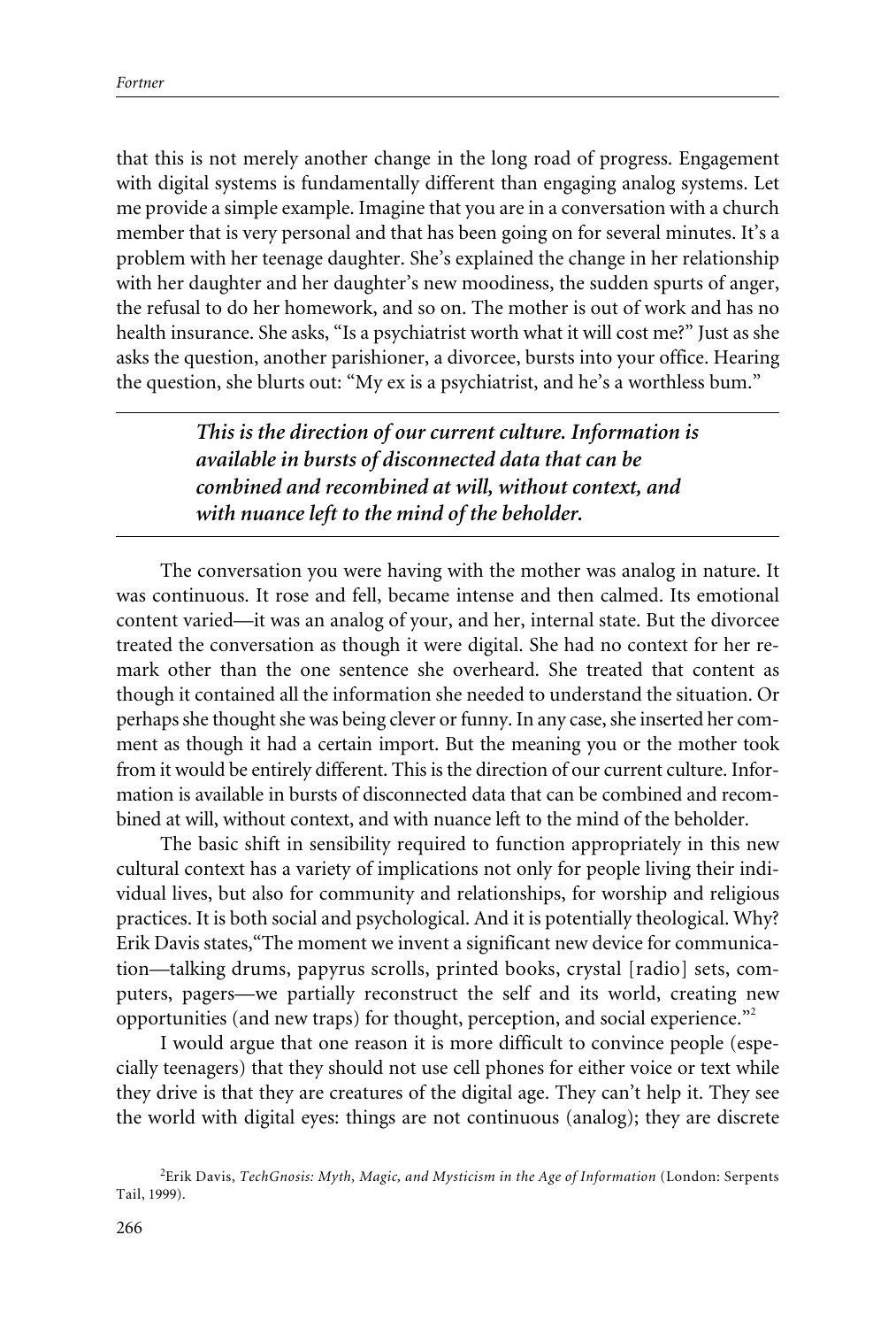(digital). Texting and driving are two completely different and unrelated activities. So why should doing the one affect doing the other? History is not a long series of connected, cause-and-effect events, but something you look up when you need it on Wikipedia. Parents' warnings are no more authoritative than one's own desires or the advice that comes from a peer group—and the peers are probably seen as more relevant and engaged. They share a perspective on the world that is subjective, biased, and not the result of wisdom gained over time or through professional education or by the observation of consequences. This is not entirely new, of course. We all disobeyed parents' strictures from time to time. The generation gap goes back at least fifty years. But in the new digital age, the prevailing philosophy defends and legitimizes such refusals. When parents lament that "I gave you birth, raised you, cared for you," as though that merits some special consideration (as it would in an analog universe), it rings hollow in the digital age where mistakes are as easily erased as the pops and clicks of long-playing records in the transfer to a compact disc.

#### **IDENTITY IN THE DIGITAL AGE**

Where does identity come from in such a world? We haven't wiped out the significance of DNA or the role of parenting and church life altogether, but these "inputs" are just that—signals to be combined with other inputs that have equal or greater force, or simply shunted aside. It used to be difficult and exacting work to edit sound or image in the analog world. Everything would have to be just right for the splice not to be heard or seen. Now the analog sentence can be cut up and reassembled word by word, or syllable by syllable, remixed and processed in such a way that a person can be made to say just about anything. And jump-cuts in images can be smoothed over with slick transitions, cutaway images, or changing speed such that it also becomes unnoticeable. We do the same thing in deciding who we are. We take the bits and pieces of a thousand different inputs, treat them all as equal, and create an ever-changing (dynamic) pastiche identity that can be represented in various contexts as corporeal or virtual avatars. Representation is everything.

In the Reformed Christian tradition, pastors were often referred to as "domini." They had an authority based on theological education and the imprimatur of ordination that demanded to be taken seriously. In the church today, this sensibility probably continues to hold sway—because the church is aging and those who stick with it are largely from the generations that accepted this role. But churches that continue in this vein often see their young people departing in droves—sometimes to other types of worship experiences and sometimes to none at all. People fret about this, and blame the type of music sung in services, the lack of on-screen lyrics, the fact that the elders don't seem to be interested in young people and that worship committees exclude them from participation. But the problem may merely be that the role of the church in the lives of young people is just one input among many, and the domini-logic of the church is a square peg that is easy to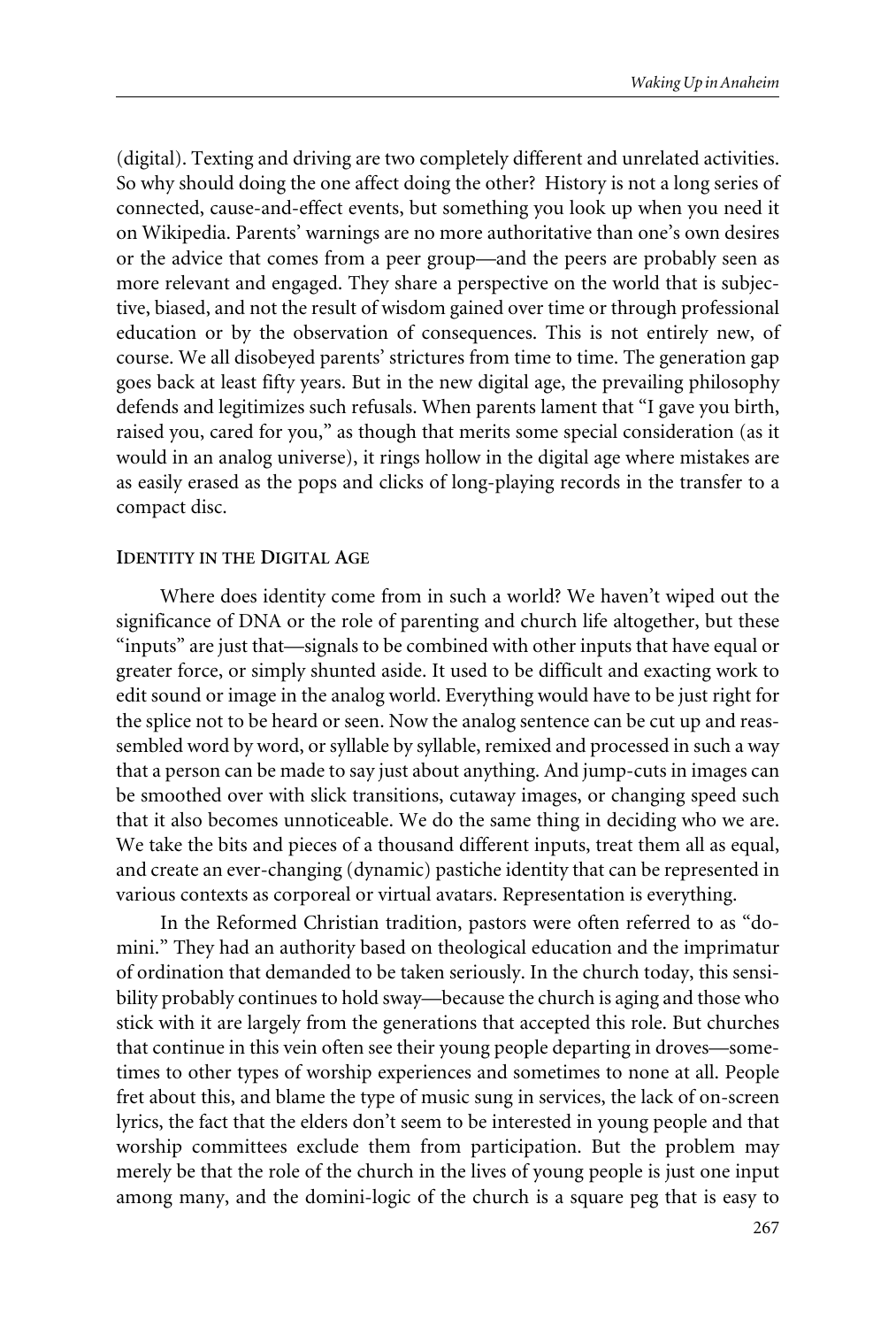abandon in a world of round holes. Young people are less denomination-bound, less tradition-bound, and less hierarchical in their thinking because they are digital in orientation, while the church continues its analog practices. Churches that attract such young people are "relevant," which really means that the pastors and staff are relationally driven, not theologically driven. (They may be both, of course, but it is the former rather than the latter that is the draw.)

*young people are less denomination-bound, less tradition-bound, and less hierarchical in their thinking because they are digital in orientation, while the church continues its analog practices*

Marshall McLuhan once wrote about the impact of radio on young people that it "retribalized" them. Once FM radio developed as a clear alternative to AM in the mid-1960s and formats began to develop that allowed people to select a station on the basis of the type of music it played (its format) or the sorts of talk that would be heard, people could organize themselves into tribes that reflected the music that inspired them. We got punks, Goths, preppies, grungers, and rednecks. Some such groups were there before, but their personas took on new dimensions when they adopted particular musical styles. TV and film helped as well. Out of TV came the Trekkies. Film gave us Wookieepedia and the Jedi religion. These are all analog connections. But the website that allows you to select a fifteen-second clip of *Star Wars: A New Hope* to reshoot so that a new movie can be created (starwarsuncut.com) is digital. So are music remixes and novels written on Twitter.<sup>3</sup> So is the ability to be part of multiple communities with multiple personas, sometimes made up entirely of strangers—to be dynamic with one's identity. This is the new sensibility.

#### **THE CONFUSION OF PUBLIC AND PRIVATE**

The development of the ability to compartmentalize that has been encouraged by our move into the digital age has many important consequences. I want to discuss only two of them here. First is the impact on our sense of public and private. By now we have all heard the stories of people who lost opportunities for love or employment when someone googled their Facebook page or searched for their name on YouTube. Facebook has actually resisted the call of privacy advocates to change its policies because, it says, people just don't care about privacy. The Internet has allowed us all to become voyeurs—if we so choose. And now we learn that over two-thirds of people in China use their mobile telephones "in the loo." In Australia 10 percent of people use mobile phones during worship services and 16 percent while making love.4 Talk about multitasking. In such a world, the distinctions between public and private begin to become ludicrous.

<sup>&</sup>lt;sup>3</sup>See www.twitip.com/how-to-start-a-twitter-novel (accessed 4 May 2010).

<sup>4</sup> "Mobile use: in the 'loo,' library, funerals"; online at www.msnbc.msn.com/id/28896384/ns/technology \_and\_science-wireless (accessed 4 May 2010).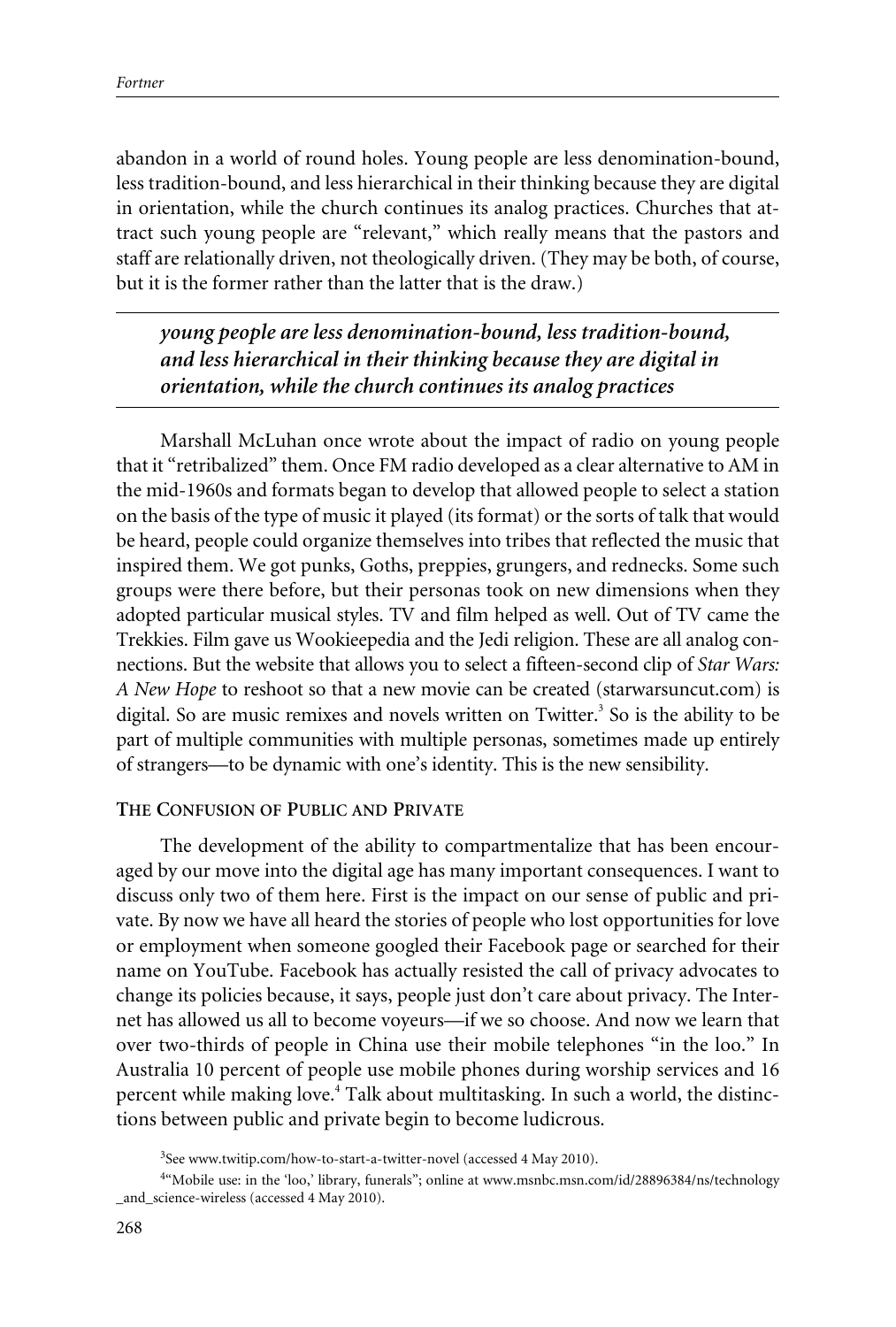Joshua Meyrowitz warned of the tendencies to confuse front-stage and backstage behaviors as a result of television's bringing people into places where they had previously been denied entry—women into men's locker rooms or children into their parents' bedrooms where punishment was discussed for the child's infractions.<sup>5</sup> Kenneth Gergen picked up on Meyrowitz's idea and expanded it to include other technologies that led, he said, to the "saturated self."6 The Internet provides not only full saturation, but the implied invitation to share more and more of one's self with the world, either piecemeal or in one gulp—and, more likely, in both. It also provides the illusion that we can control the level of saturation by constructing multiple selves sharable on multiple sites with different sets of others, and that there is no necessity to think of the self as a grounded, authentic single entity. It is, instead, one comprised of multiple strands of identity that can be twisted into a multitude of shapes as occasions require.

In addition to this, the digital self combines quite nicely with the postmodern sensibility that questions all authority. No interpretation is sacred, unalterable, or superior to any other. If we take this perspective to its logical end, the result is the death of the metanarrative—the great myths (including Christianity) that provide shape to our lives and world, provide an interpretive frame within which to understand existence, and give meaning to existence. Why believe the Bible? the logic would say. Why not simply pick and choose from any text (sacred or secular, fiction or nonfiction) that fits the existential moment and the requirements of that moment? In the digital postmodern world there is no easy answer to that, as all authority has been leveled. Faith is made shallow, changeable, responsive only to exigency.

#### **THE RELATION OF PEOPLE TO SPACE**

The second implication, if that weren't enough, affects the church even more directly. It has to do with the relationship of people to sacred space. There are surely different types of worship spaces in America, from the National Cathedral to storefront churches to tent meetings. They each have a purpose. Some spaces have baptismal bowls, some pools. Some have enormous pipe organs, and others depend merely on the simple guitar. The conduct of worship likewise differs, from high liturgy to ecstatic dancing and loud "Amens." Some churches center on iconography or emphasize the need for a mediator to reach a holy God. Others consider God a brother or best friend, an approachable confidant who is dependable in a pinch. But until now, all such worship services in all such spaces did share one characteristic: people entered into them because tradition, or calling, or curiosity, compelled them to do so. Although such spaces might be used for other activities

<sup>5</sup> Joshua Meyrowitz, *No Sense of Place: The Impact of Electronic Media on Social Behavior*(New York: Oxford University Press, 1985).

<sup>6</sup> Kenneth Gergen, *The Saturated Self: Dilemmas of Identity in Contemporary Life* (New York: Basic Books, 2000).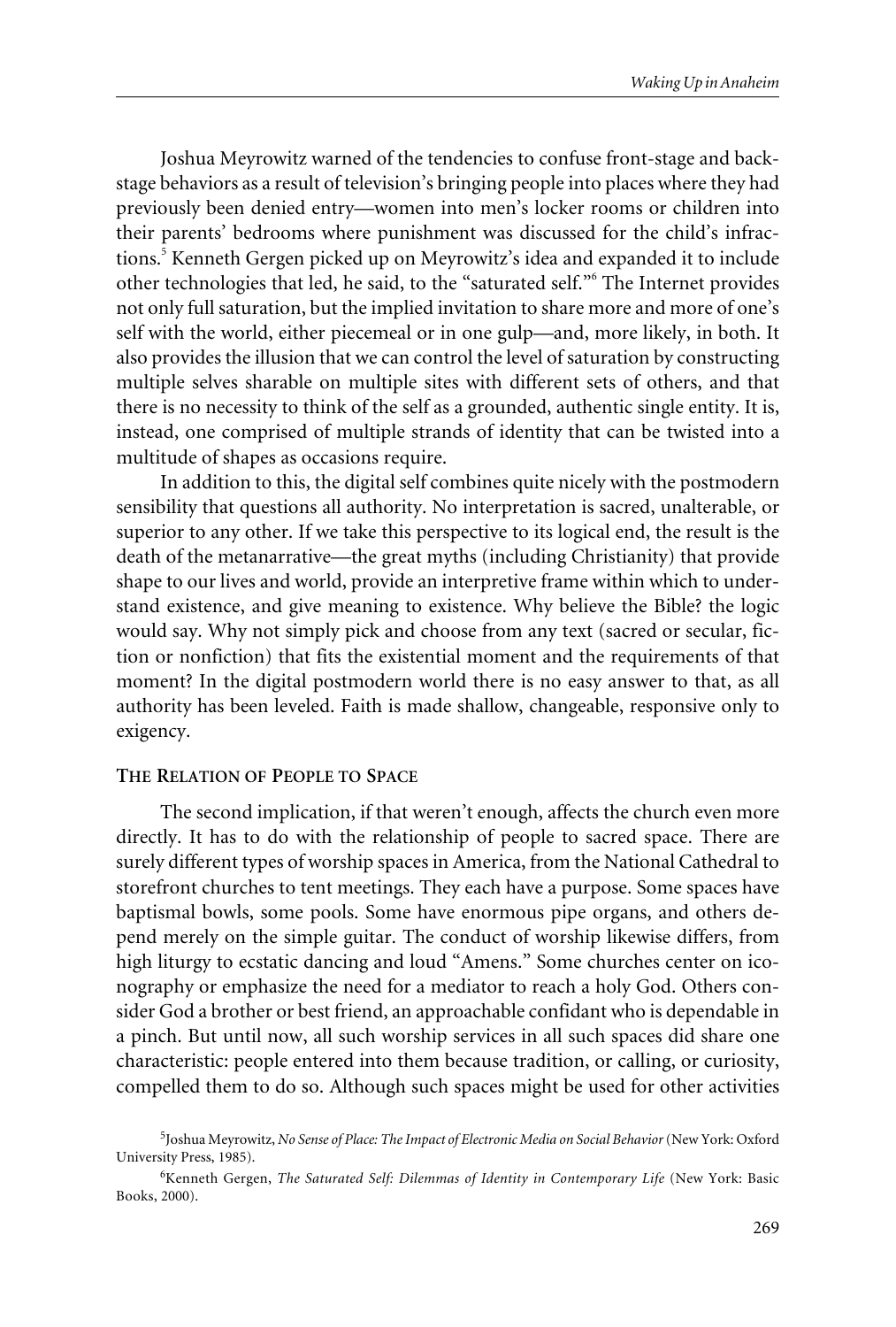during the week, on Sunday (or Saturday, if one was Adventist) the space became the gathering place of God's people who had come to worship.

But the digital age, in addition to pulling people into its logic, also allows people to push messages out to others. And just as preachers hailed the coming of the telegraph as God's gift to reach the world, some now promote digital connections, via laptops and mobile telephones, to extend worship (or at least a taste of it) to the outside world in real time. There is no more waiting for the sermon to be posted to the web or the church newsletter to make it into homes via snail-mail; now the goal is immediate real-time connection. If we can't bring Muhammad to the mountain, then we'll take the mountain to Muhammad.

> *some now promote digital connections, via laptops and mobile telephones, to extend worship (or at least a taste of it) to the outside world in real time*

Pastors now encourage those in worship services to "reach out" with Facebook and Twitter to those who are not present—even as the service proceeds, as the word is preached. Tom Leonard writes, "The sight of church goers typing messages into mobile phones during a service is becoming an increasingly common sight as clergy seek new ways of reversing declining attendance figures."<sup>7</sup> A North Carolina church, he says, holds "Twitterfests," advising its members: "If God leads you to continue this as a form of worship, by all means do it." "Trinity Church, the venerable Episcopal church on Wall Street in New York," writes Leonard, "used Twitter last month to perform the story of Christ over Easter."<sup>8</sup>

### **THE CHURCH IN THE DIGITAL AGE**

What will be on the agenda of the church council as a result? Should wireless be extended into the sanctuary? Is "Facebooking" during a worship service sacrilegious? Does reaching out horizontally to the world during worship diminish the vertical connection with God that the service aims to provide? What is the most important thing going on here—relating to God or relating to one's friends? Every pastor or church council that has not yet faced these questions will have to do so in the near future.

For every proposal that purports to open the portals of the church to the outside—taking worship there rather than inviting them here—there are both positive and negative consequences. "Go into all the world" seems a no-brainer. Of course, of course. But it also has the potential to limit the "fellowship of the saints," since

<sup>7</sup> Tom Leonard, "U.S. Churches Use Twitter to Reach a Wider Audience," *The Telegraph* (London), 4 May 2009; online at http://www.telegraph.co.uk/technology/twitter/5274071/US-churches-use-Twitter-to-reach-a -wider-audience.html (accessed 4 May 2010).

<sup>8</sup> Ibid.; see also Paul Vitello, "Lead Us to Tweet, and Forgive the Trespassers," *New York Times*, 5 July 2009; online at http://www.nytimes.com/2009/07/05/technology/internet/05twitter.html (accessed 4 May 2010).